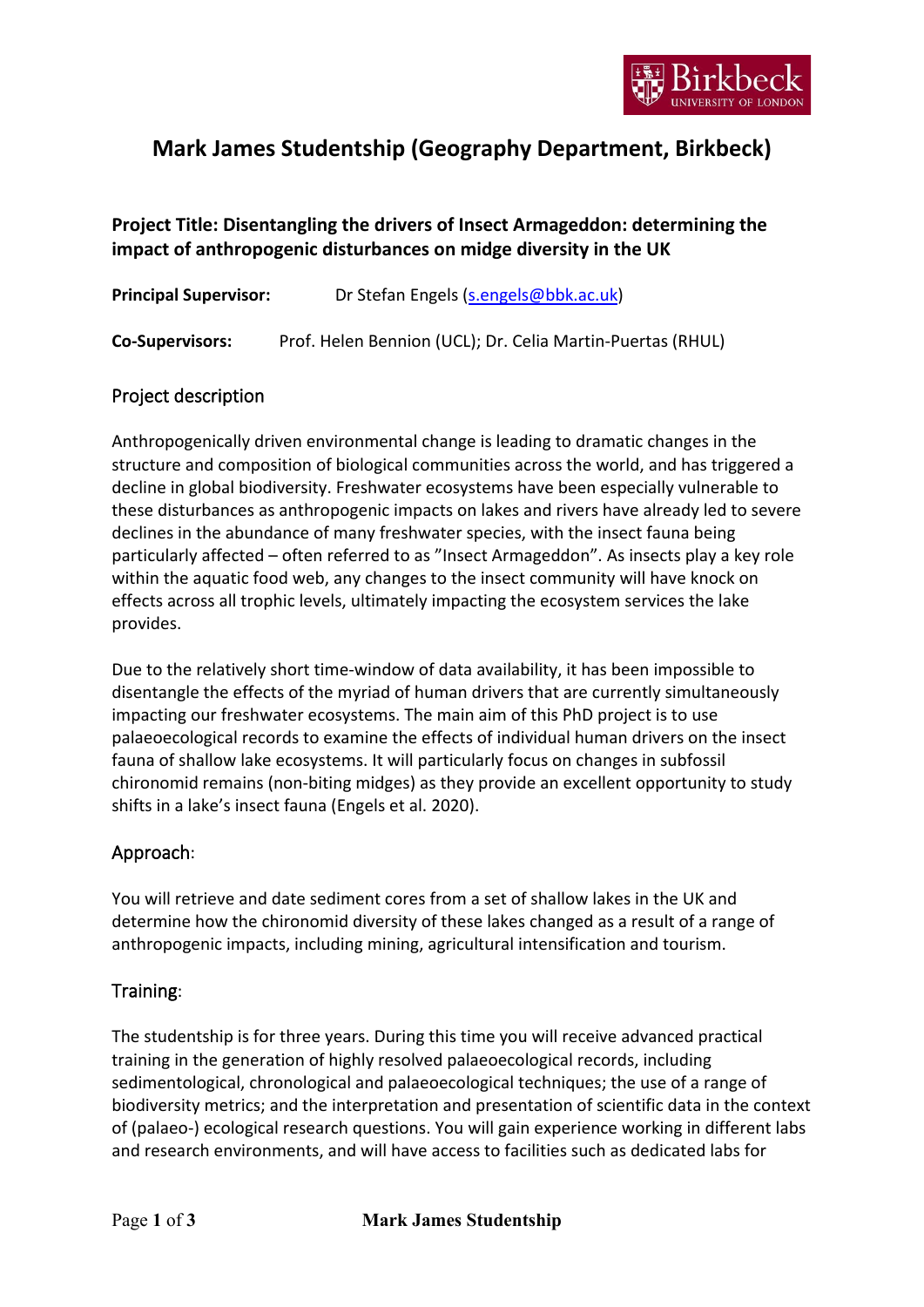

chemical analysis, as well as to seminar series across three institutes within the University of London.

### Candidate Requirements:

We invite applications from outstanding and highly motivated candidates who have an undergraduate or Master's degree in Quaternary Geology, Geography, Biology or another relevant discipline at merit or distinction level (with a minimum grade of 65% for their dissertation). Experience of field- and laboratory work would be advantageous.

#### Subject areas/keywords:

- Palaeoecology
- Biodiversity
- Freshwater ecology
- Chironomidae
- Pollution

#### Key References:

Dudgeon (2019) Multiple threats imperil freshwater biodiversity in the Anthropocene. Current Biology 29, R960-R967

Engels et al. (2020) Temperature change as a driver of spatial patterns and long-term trends in chironomid (Insecta: Diptera) diversity. Global Change Biology 26, 1155-1169

Van Klink et al. (2020) Meta-analysis reveals declines in terrestrial but increases in freshwater insect abundances. Science 368, 417-420.

#### Further information:

Further information about PhDs at Birkbeck is available from the [research section of the](https://www.bbk.ac.uk/prospective/research)  [Birkbeck website.](https://www.bbk.ac.uk/prospective/research)

Application forms and instructions on how to apply are available from the Geography, [Environment and Development Studies programme page.](https://www.bbk.ac.uk/study/2022/phd/programmes/RMPSSGED/0/geography-environment-and-development-studies-mphil-phd)

The application will prompt you to confirm details of any scholarships or grants (for your proposed study at Birkbeck).

**Please ensure that you respond with: 'Mark James Scholarship'**. (Failing to do so means that your application may not be considered for the scholarship.)

**Please also ensure that, in the section where you identify your potential supervisor, you add the name of the supervisors and the title of the project you are applying for**.